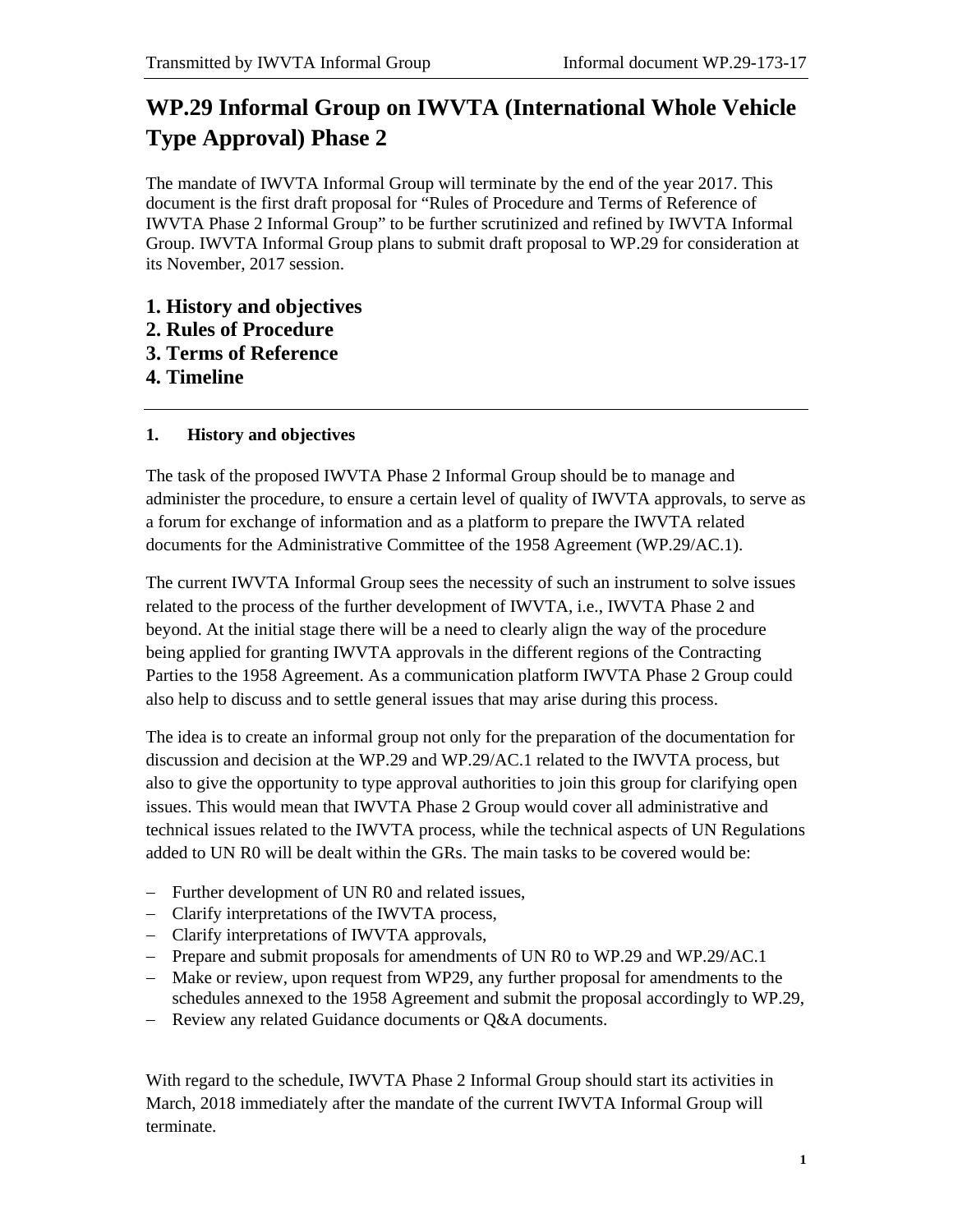#### **2. Rules of Procedure**

- a) International Whole Vehicle Type Approval Phase 2 Informal Group (IWVTA P-2) is a sub-group of the World Forum for Harmonization of Vehicle Regulations (WP.29) and is open to all Contracting Parties to the 1958 Agreement and Non-Governmental Organizations participating in WP.29.
- b) The informal group will be managed by a Chairperson, a Co/Vice-Chairperson and a Technical Secretary.
- c) At the last session of the year, the informal group shall elect from the representatives of participants a Chairperson and a Co/Vice-Chairperson, both coming from a Contracting Party, who shall take office at the start of the first session of the following year.
- d) The official language of the informal group will be English.
- e) According to the update process which is stipulated in UN Regulation No. 0, at least one meeting is needed to submit an official working document, if necessary, for the November session of WP.29.
- f) All documents must be submitted to the Technical Secretary of the informal group in a suitable electronic format and will be posted on the UN/ECE website in advance of the meetings by the Technical Secretary of the informal group.
- g) Proposals for amendments of UN Regulation No. 0 or other documents must be submitted at least 10 working days before the meeting.
- h) Any update of UN Regulations listed or to be listed in UN Regulation No. 0 has to be gathered from the subsidiary bodies of WP.29 (the GR groups) responsible for the UN Regulations.
- i) Any proposal to update UN Regulation No. 0 striking the responsibility of one of the GR groups has to be deferred directly to the GR group struck for review.
- j) A provisional agenda shall be drawn up by the Technical Secretary of the informal group in consultation with the Chairperson and/or Co/Vice-Chairperson of the informal group.
- k) The informal group may postpone discussing any item or proposal which has not been circulated 10 working days in advance of the scheduled meeting.
- l) The first item upon the provisional agenda for each session shall be the adoption of the agenda.
- m) The second item upon the provisional agenda for each session shall be the adoption of the minutes of the previous session.
- n) Decisions and proposals of the informal group shall be reached by consensus. When consensus cannot be reached, the Chairperson(s) of the informal group shall present the different points of view to WP.29. The Chairperson(s) may seek guidance from WP.29 as appropriate.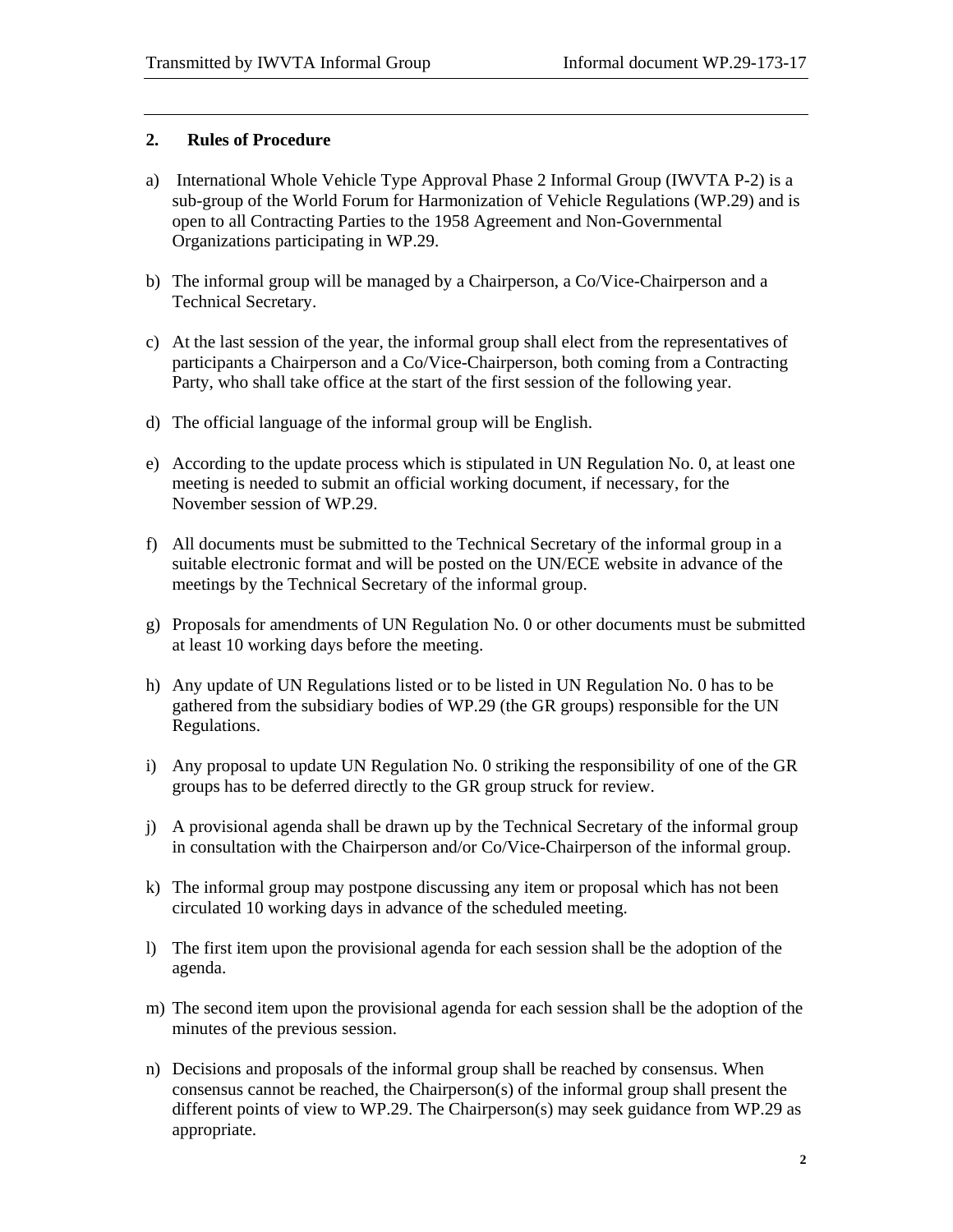- o) The Technical Secretary of the informal group will aim to distribute the meeting minutes or the summary of the meeting to the members of the informal group within 15 working days after the meeting of the informal group.
- p) The progress of the informal group shall be routinely reported to WP.29 whenever possible as an informal document and presented by the Chairperson(s) or his/her representative.

## **3. Terms of Reference**

International Whole Vehicle Type Approval Phase 2 Informal Group shall:

- a) Administer and foster the maintenance of UN Regulation No. 0, the International Whole Vehicle Type Approval System and 1958 Agreement including its Schedules.
- b) Clarify open issues and questions related to the process and procedure of the International Whole Vehicle Type Approval System.
- c) Discuss and give guidance on any issues or questions regarding the application of UN Regulation No. 0 which are not covered by the procedures to resolve interpretation issues of the 1958 Agreement (Article 10 and Schedule 6).
- d) Discuss and develop proposals for the further development of the UN Regulation No. 0 from a partial IWVTA to a full IWVTA covering all the UN Regulations necessary to put vehicles on the market.
- e) Prepare and submit proposals for amendments of UN Regulation No. 0 to WP.29. In consultation with the responsible GRs, consider the introduction timing of amended or additional UN Regulations in Annex 4 of UN Regulation No. 0 which were not included before, and incorporate proposals from the GRs on the inclusion of new UN Regulation(s) or amended UN-Regulation(s) in UN Regulation No. 0.
- f) Prepare and submit proposals to WP.29 for the guidance to the subsidiary bodies of WP.29 on issues related to the International Whole Vehicle Type Approval System, if necessary.
- g) Ensure openness and transparency during the sessions of the informal group and in informing WP.29.

## **4. Timeline**

- i) Come up with a roadmap toward a full IWVTA by November 2018. This roadmap may include intermediate targets and a concrete schedule as to which technical regulations are to be removed or to be added to Annex 4 and when
- ii) Follow up the progress by GRs in reviewing candidates of technical regulations to be added to Annex 4
- iii) Propose at each November session of WP.29, an update of UN Regulations applicable to IWVTA in Annex 4.